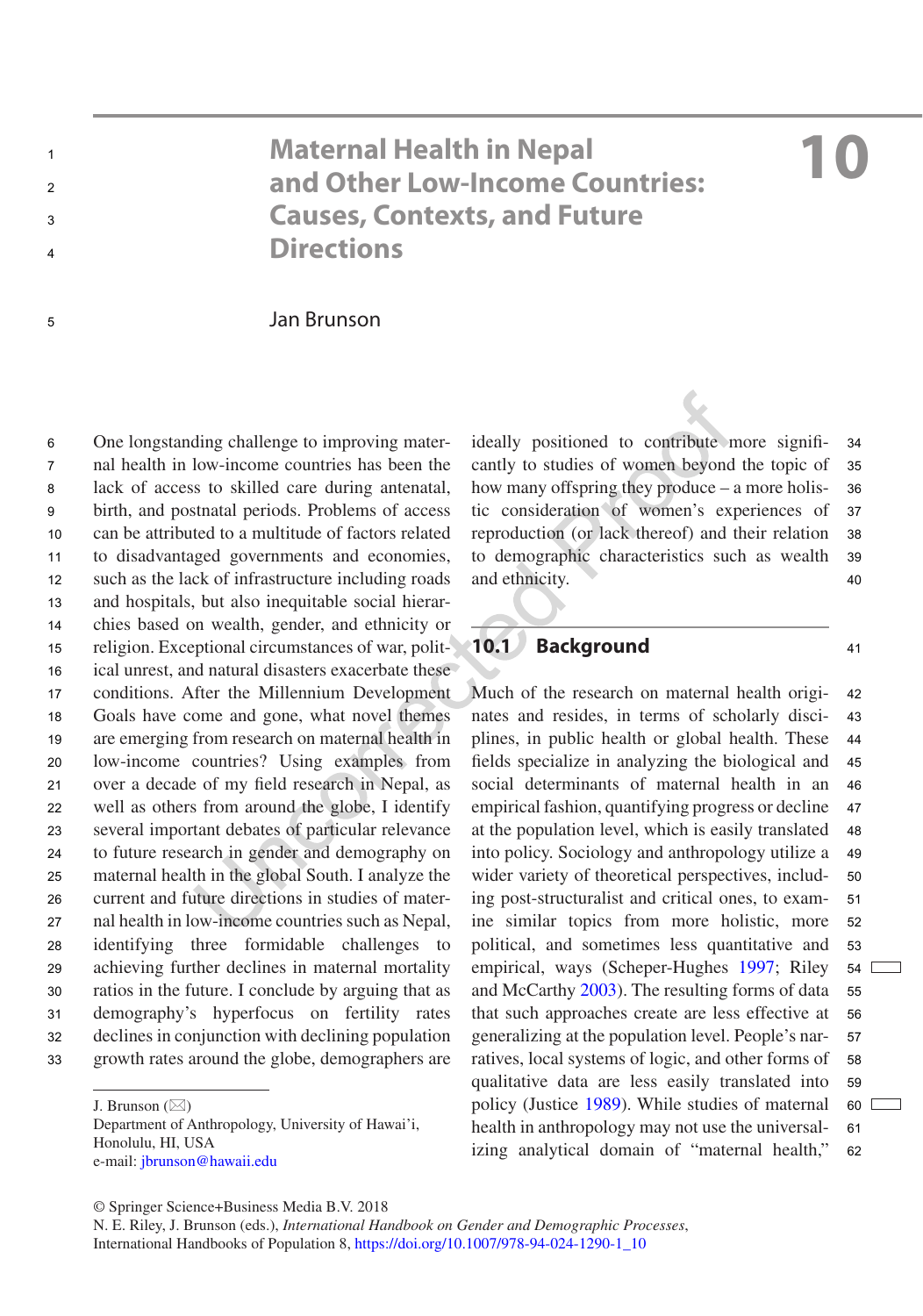preferring to avoid treating "the people being studied as objects whose behavior is rendered into the western observer's already existing categories" (Kertzer and Fricke [1997](#page-11-0):2), recent decades have produced a rich canon of ethnographies on various aspects of reproduction, gender, and well-being. 63 64 65 66 67 68 69

In its nascent stages, scholarly investigation into the domain of maternal health at the population level was dominated by public health. However, in the 1980s, Rosenfield and Maine pointed out that public health research on maternal and child health tended to focus on infants and children and not on the mothers. Their seminal article on public health's paucity of attention to maternal mortality (Rosenfield and Maine [1985](#page-11-0)), in which they queried, "Where is the M in MCH?" was a call to action in the field of what was then called "maternal and child health" (MCH). Policymakers at that time thought it was more feasible to reduce child mortality through preventative measures such as immunization, oral rehydration, and breastfeeding, than to provide pregnant women with expensive and hightech lifesaving medical care at hospitals (Rosenfield et al. [2007](#page-11-0)). Spotlighting the number of women dying each year, the Safe Motherhood Conference in Nairobi launched a global initiative to reduce maternal mortality in low-income countries in 1987. 70 71 72 73 74 75 76 77 78 79 80 81 82 83 84 85 86 87 88 89 90 91 92

Tracking progress in maternal mortality rates in low-income countries is challenging for reasons with which demographers are quite familiar: vital registration systems in rural areas are often deficient, and surveys produce estimates with varying margins of uncertainty. By most accounts, however, progress in reducing maternal mortality has been slow. The vast majority of maternal deaths in low-income countries are due to direct obstetrical complications, including hemorrhage, infection, eclampsia, obstructed labor, and unsafe abortion (Rosenfield et al. [2007](#page-11-0)). Moreover, maternal deaths are only one part of the larger picture of maternal morbidity. Many injuries related to pregnancy and childbirth are disabling, such as obstetrical fistula and uterine prolapse, and have long-term impacts on women's wellbeing and productivity. Accurate accounting of 93 94 95 96 97 98 99 100 101 102 103 104 105 106 107 108 109 110

such morbidities is even more difficult to obtain than that for maternal deaths due to stigma or lack or reporting. 111 112 113

The Safe Motherhood Initiative, launched in 1987, initially emphasized improving antenatal care, including screening for risk factors, and on training birth attendants to use safe, hygienic practices. However, many obstetrical complications cannot be predicted or prevented. Screening can identify women with certain risk factors, but the majority of obstetrical complications occur in women categorized as low risk. Most births in high-mortality settings take place at home, and even trained attendants can only do so much to save women's lives when obstetrical emergencies occur (Rosenfield et al. [2007\)](#page-11-0). These observations regarding the ineffectiveness of identifying during pregnancy who would need hospitalization at birth led to a shift in focus away from strategies that concentrated on the antenatal period to strategies that ensure that women have access to emergency obstetrical care at the time of birth.<sup>1</sup> 114 115 116 117 118 119 120 121 122 123 124 125 126 127 128 129 130 131 132 133

Recognition of the importance of referral systems in reducing maternal mortality in lowincome countries developed out of acknowledging that obstetric emergencies are often difficult to predict and that births in low-income countries occur at home for a variety of reasons. Maternal and neonatal deaths could therefore be prevented if a functional referral system were in place to allow women to reach appropriate health services when complications occur (Hussein et al. [2012\)](#page-11-0). Thaddeus and Maine's three delays model [\(1994](#page-12-0)) provided a conceptual framework of the factors influencing a timely arrival to a medical care facility in an obstetric emergency. The three delays are (1) delays in the recognition of the 134 135 136 137 138 139 140 141 142 143 144 145 146 147 148

<sup>1</sup>However, it is interesting to note that a recent surge in interest and knowledge of epigenetics has brought pregnancy back into the spotlight in high-income countries, as biomedical researchers begin to learn the extent to which the prenatal environment impacts fetal and child development. In this scenario, ironically the focus shifts back to the fetus and away from the mother, who becomes the vessel for the fetus and whose own rights and desires become secondary to developing the ideal conditions for the fetus/ future child.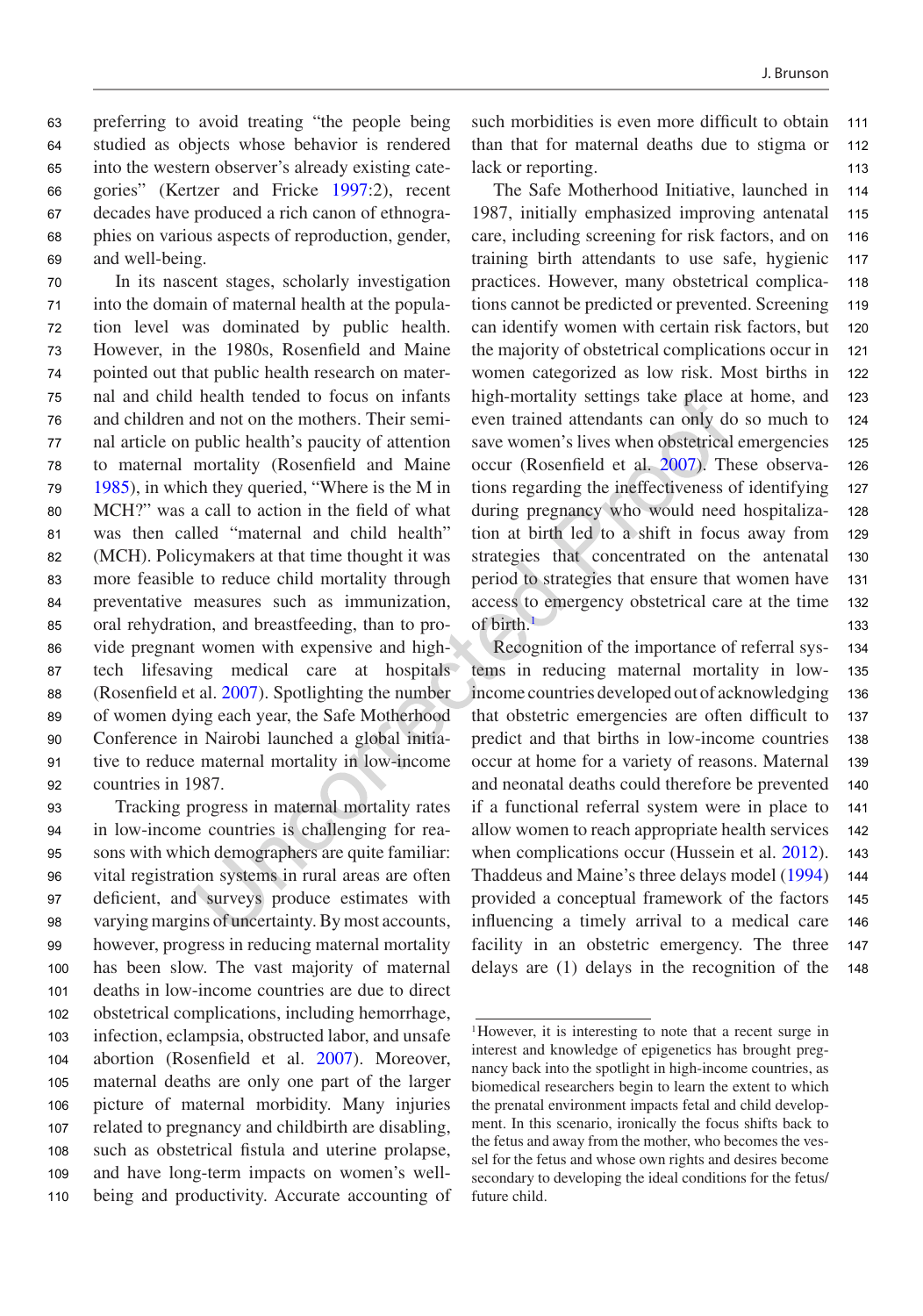problem and the decision to seek care in the household, (2) delays in reaching the appropriate facility, and (3) delays in the care received once the woman reaches the facility. The three delays are interrelated, and interventions aimed at one delay may result in improvements in another. Programs that aim to improve referral systems build and upgrade rural health centers and attempt to stock them consistently with necessary supplies and equipment. They make efforts to train community health workers as well as ensure that rural health posts and hospitals are adequately staffed with doctors and nurses. And since a functioning referral system includes transport, programs aim to ensure adequate transport between facilities, as well. The three delays model continues to be highly useful for research on improving birth outcomes in low-income countries. 149 150 151 152 153 154 155 156 157 158 159 160 161 162 163 164 165 166

Over time, the scope of what constitutes safer motherhood has widened considerably. A major factor was the incorporation of a human rights approach into the definition of Safe Motherhood following the agenda set at the International Conference on Population and Development (ICPD) in 1994. By defining maternal death as social injustice, programs for "safer motherhood" invoked a much broader range of political, social, and economic initiatives than was previously possible (UNFPA et al. [1997](#page-12-0)). Lists of relevant health risks included poor nutrition, illiteracy, lack of income and employment opportunities, inadequate health and family planning services, and low social status. Hussein has argued, in fact, that the burgeoning of safer motherhood messages has, in some cases, led to confusion at the programmatic and implementation levels in places like Nepal (Hussein and Clapham [2005\)](#page-11-0). 167 168 169 170 171 172 173 174 175 176 177 178 179 180 181 182 183 184 185

Much has changed since Rosenfield and Maine's [1985](#page-11-0) call for a focus on the "M" in MCH. For the past three decades, improving maternal health has been high on the global development agenda. One of the eight United Nations Millennium Development Goals established in 2000 was to reduce the maternal mortality ratio by 75% by 2015. Between 1990 and 2015, maternal mortality worldwide dropped about 44% (Alkema et al. [2015\)](#page-10-0). Of the 95 countries with high levels of maternal mortality in [AU3](#page--1-0)95 186 187 188 189 190 191 192 193 194 196

1990, 9 countries achieved MDG 5A, and another 39 countries made significant progress. 197 198

While progress has been made, approximately 303,000 women died in 2015 during and following pregnancy and childbirth. Almost all of these deaths occurred in low-resource settings, and most could have prevented (Alkema et al. [2015\)](#page-10-0). Almost all maternal deaths (99%) occurred in developing countries. More than half of those deaths occurred in sub-Saharan Africa, and almost one third occurred in South Asia (WHO [2016\)](#page-12-0). Wide disparities in maternal mortality also exist within countries, in association with dimensions of social advantage such as wealth and with rural residence. 199 200 201 202 203 204 205 206 207 208 209 210 211

212

### **10.2 Context of the Research**

In the case of Nepal, the recently released 2016 Nepal Demographic and Health Survey shows (Ministry of Health [2017](#page-11-0)) that pregnancy-related maternal mortality ratios<sup>2</sup> dropped notably in the time between the 1996 and 2006 surveys, $3$  but the decline has stalled between the 2006 and 2016 surveys. In the 2016 NDHS, the pregnancyrelated mortality ratio is estimated as 259 (CI: 151–366) compared to 281 (CI: 178–384) in 2006. The confidence intervals for the 2006 and 2016 ratios overlap substantially. This newly released data must be causing some disappointment throughout the development community and those working to further reduce maternal mortality ratios. 213 214 215 216 217 218 219 220 221 222 223 224 225 226 227

The broader context of achieving lower maternal mortality ratios in Nepal involves a consideration of several facts, first and foremost that 41% of births are delivered at home (Ministry of Health [2017\)](#page-11-0). In a nation that has a strong referral system and near universal attendance of birth by 228 229 230 231 232 233

<sup>2</sup>The definition of maternal mortality has changed in the 2016 NDHS, and the new definition now excludes deaths from accidents or violence. Current estimates are not directly comparable to prior estimates, which are essentially pregnancy-related mortality ratios. Therefore, I use pregnancy-related mortality ratios in order to use a consistent measurement that can be compared over time.

 $3$ See Hussein et al. [\(2011](#page-11-0)) for an appraisal of this decline.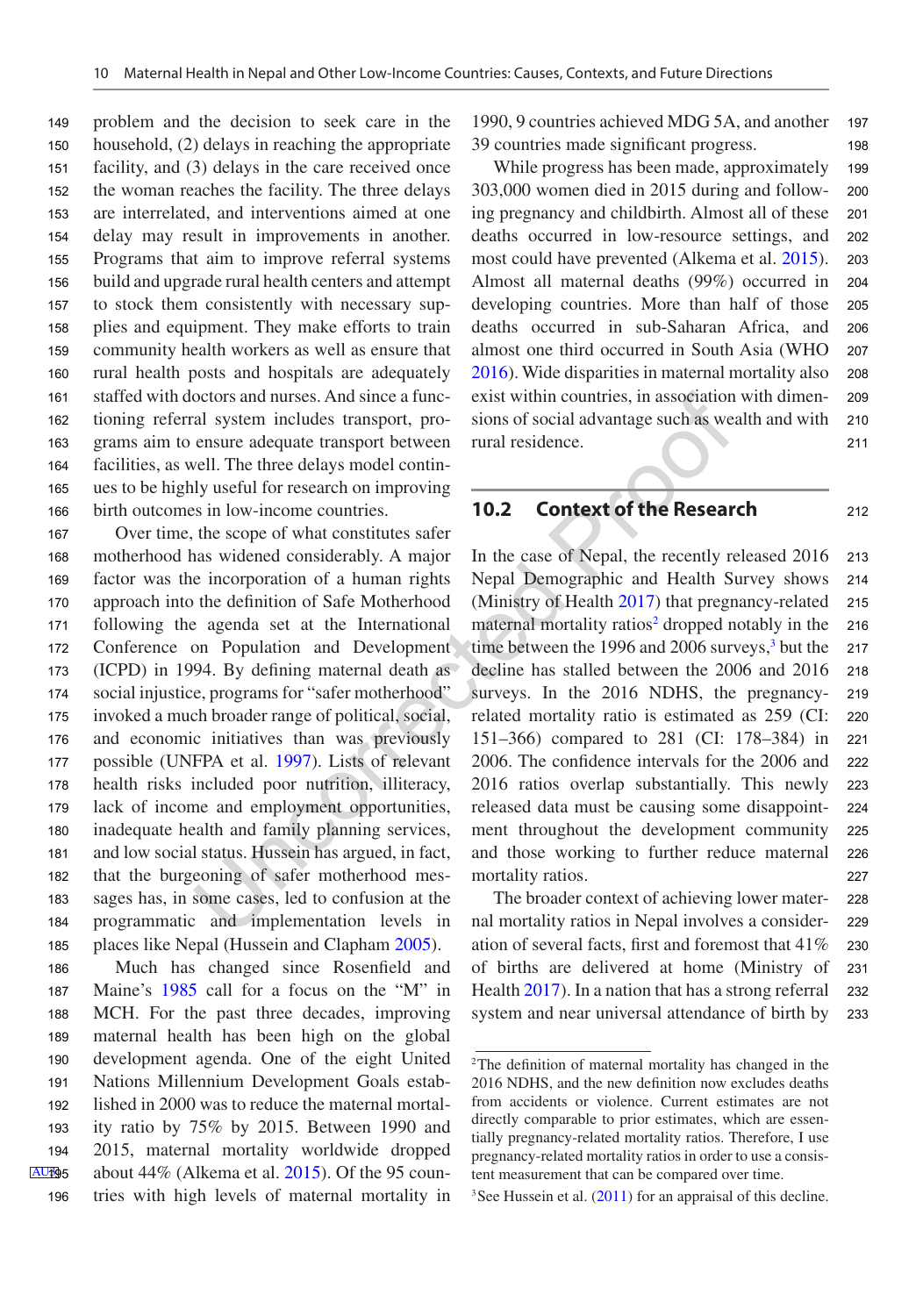a skilled provider, that statistic would cause no concern. But in Nepal, only 58% of births are assisted by a skilled provider, and one in ten births are assisted by no one (Ministry of Health [2017](#page-11-0)). In a key country-level study conducted in 2008, the direct leading causes of maternal death in Nepal were hemorrhage (24%), hypertensive disorders (21%), and complications related to abortion (7%) (Suvedi et al. [2009](#page-12-0)). Indirect causes included limited health literacy across Nepal, weak health systems, and lack of facilities (Suvedi et al. [2009\)](#page-12-0). For Nepalis who do not live in urban centers, roughly 80% of the population, sub-health posts, health posts, and primary healthcare centers are the only facilities available. These facilities qualify for the official label "birthing centers" in Nepal, which means they are staffed mostly with locally recruited staff nurses, auxiliary nurse midwives, and maternal child health workers. They are equipped to assist only normal institutional or home births (Suvedi et al. [2009](#page-12-0)). Thus, for most of the country's population, in rural areas with only birthing centers, many challenges to establishing a functioning referral system remain, including the most obvious for remote settings: adequate transportation and infrastructure that make transferal to a better equipped and staffed facility possible. 234 235 236 237 238 239 240 241 242 243 244 245 246 247 248 249 250 251 252 253 254 255 256 257 258 259 260 261

The intermittent periods of ethnographic research that I describe in this chapter focus on a semi-urban community on the edge of the Kathmandu Valley, where a hospital is quickly reached by taxi, or by bus in under 30 min, and a health post is in walking distance. In this location, with these facilities and services available, I found that there were still women giving birth unassisted by a skilled provider, and even some giving birth alone (Brunson [2010](#page-10-0)). I also discovered that typically families did not utilize what was then a sub-health post (upgraded to a health post in 2014) for antenatal or delivery assistance; rather, when they did seek care, they preferred the teaching hospital located a few kilometers further down the road towards Kathmandu (Brunson [2010\)](#page-10-0). Families in this community typically had two or three children, a shift in comparison to the higher fertility of the previous generation. Families had accepted the two-child 262 263 264 265 266 267 268 269 270 271 272 273 274 275 276 277 278 279 280 281

ideal family size that was promoted by family planning organizations, but due to the patrilocal marriage system, women who had no sons after the births of two girls were conflicted over giving birth again (Brunson [2016](#page-10-0)). 282 283 284 285 286

The vignettes in this chapter come from multiple periods of research spanning over a decade in this single community. Nepal contains a surprising amount of ethnic and linguistic diversity for its small size, and this study is limited to a cultural subgroup, Parbatiya Hindus. This group includes Bahun (or Brahman), Chhettri, Thakuri, and Dalit. The designation Parbatiya, or Hinducaste, is based on linguistic and historical distinctions, but ultimately it is a loose approximation of a cultural group that is heterogeneous because of the subgroups (often glossed as "castes") that comprise it and the increasingly porous boundaries that demarcate it. The vignettes that follow come primarily from 28 case studies with married women of varied caste, wealth, and household statuses, that I followed during 13 months of fieldwork during 2003–2005, with follow-up visits in 2009 and 2010. During the discussion of respectful maternity care, I also include the story of a woman from a period of fieldwork in 2015. The following quote eloquently captures the essence and strength of such long-term ethnographic research: 287 288 289 290 291 292 293 294 295 296 297 298 299 300 301 302 303 304 305 306 307 308 309 310

Repeatedly returning, one begins to grasp what happens in the meantime – the events and practices that enable wider social and political change, alongside those that debilitate societies and individuals, dooming them to stasis and intractability. In such returns, entanglements and intricacies are revealed. We witness the very temporality of politics, technology, money, and survival. The ethnographer demarcates previously uncharted landscapes and tracks people moving through them. By addressing complicated transformations of institutions and lives in contexts of adversity, ethnography is uniquely qualified to confront and humanize the ways problems and policies are framed and interventions carried out. (Biehl [2007:](#page-10-0)47) 311 312 313 314 315 316 317 318 319 320 321 322 323 324 325

This chapter aims to bring into conversation micro-level interviews, national level data, and even global manifestos and models. Between 2016 and 2030, as part of the Sustainable Development Goals, the target is to reduce the global maternal mortality ratio to less than 70 per 326 327 328 329 330 331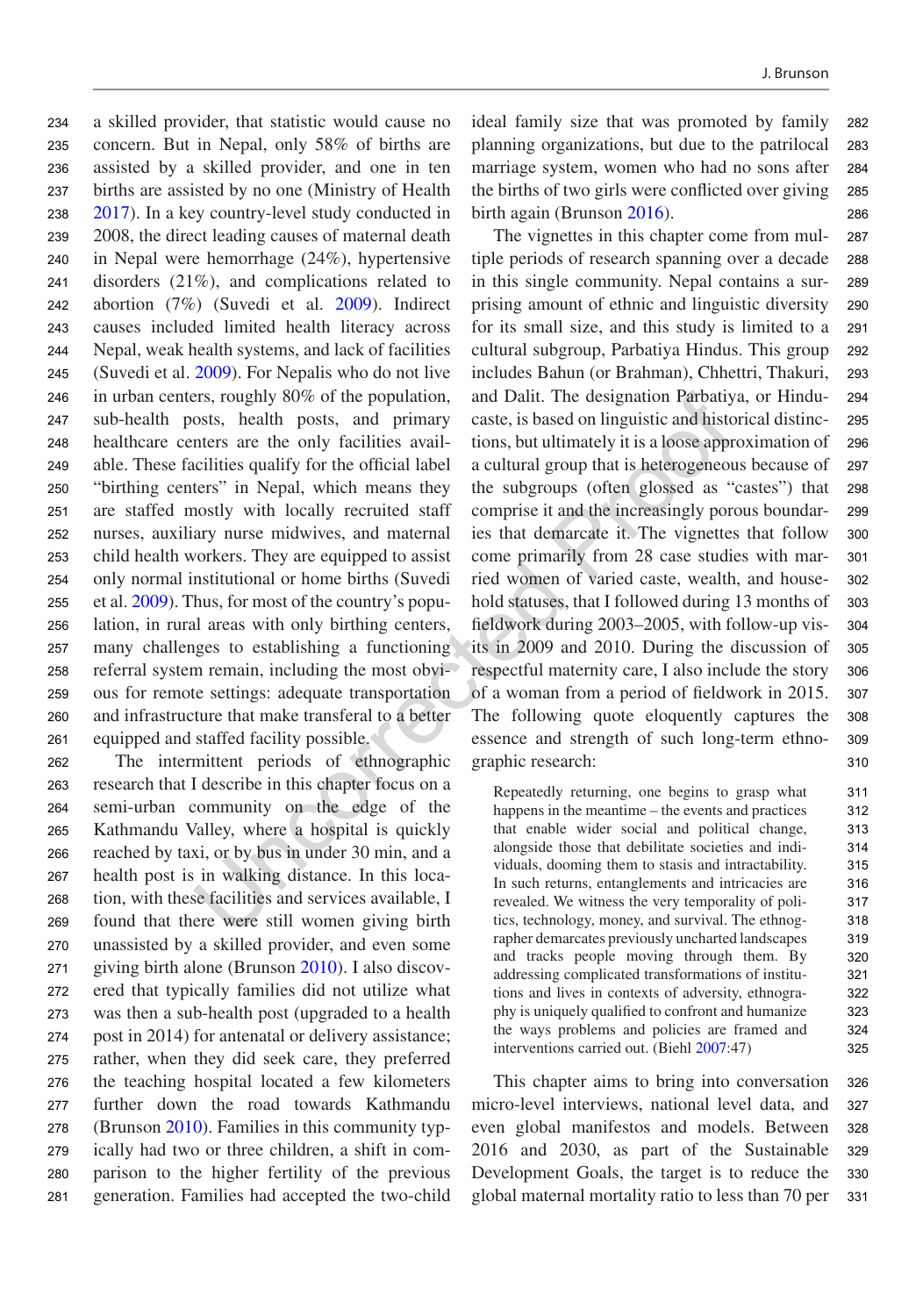100,000 live births (WHO [2016](#page-12-0)). What are some of the significant obstacles to achieving this in low-income countries such as Nepal, and what can demography contribute? 332 333 334 335

#### **10.3 Gendered Dynamics of Power at the Societal and Familial Levels** 336 337 338

One of the major impediments to improving maternal health statistics further in low-income countries is that at the societal and familial levels, maternal health is fraught with deeply ingrained gendered power dynamics. For this reason, in fact, maternal mortality rates are considered to be a good approximation of not only levels of gender equity in a society, but of societal development itself. In Nepal, much research has been devoted to uncovering some of the ways that gendered power dynamics systematically operate at the familial or household level. Maternal and child nutrition, for example, have been largely shaped by unspoken gender rules regarding who eats first in a family and who receives choice foods such as meat or even lentils (Gittelsohn et al. [1997;](#page-11-0) Messer [1997\)](#page-11-0). Prenatal nutrition and care is another good example; Nepali women may not be able to modify their diets or subsistence labor during pregnancy (Panter-Brick [1989;](#page-11-0) Brunson [2018](#page-10-0)). The gendered norms operating in Nepal are particularly complex, as they vary with other social statuses such as caste and wealth (Cameron [1998](#page-11-0); Brunson [2016](#page-10-0)) and ethnicity (March [2002\)](#page-11-0). With this as the backdrop, a portion of my previous research focused on the gendered dynamics of decision making during obstetric emergencies at home, part of the "first delay" in Thaddeus and Maine's three delays model. 339 340 341 342 343 344 345 346 347 348 349 350 351 352 353 354 355 356 357 358 359 360 361 362 363 364 365 366 367 368

Women in my case studies generally were socialized to remain quiet or speak modestly about their suffering, and it was men who made decisions such as determining at what point a situation was dangerous or life-threatening enough that it warranted being taken to the hospital. The way in which a young, high-caste mother in her 20s, Anjala, told the story of the complica-369 370 371 372 373 374 375 376

tions that occurred after she went into labor and the actions that were taken provide insight into the different roles family members act out in such scenarios. 377 378 379 380

Anjala was the daughter-in-law of a multigenerational family living in a large, three-story cement home perched on a higher portion of the mountainside community. She reported that she was particularly well cared for by her parents-inlaw, evidenced by her mother-in-law assisting with her more laborious chores, such as gathering fodder, and taking her to antenatal appointments at the teaching hospital. Anjala went into labor on a Friday evening but refused to go to the hospital initially, and continued to refuse even after being in labor for more than 24 h without discernible progress. During the interview, she made a point of saying that twice she rejected the admonitions of her husband's elder brother to go to the hospital, and then finally she gave into the reprimands of her husband's family. At another point in the interview just after this story, she claimed that the labor pain was not that  $bad - she$  had "slight" stomach pain." She minimized her role and her agency in this situation in order to follow the social script of being a good woman and daughterin-law. She did not want to appear to be demanding, even in her act of telling the story with only me and my research assistant present. Often women would break from the script of being a good woman when they were talking with only other women present; they would subvert dominant gender scripts through humor or sarcasm. But Anjala stayed on script. After her vacuumassisted birth at the hospital, she lost much blood and fluids, and she remained there for 4 days on an intravenous solution. I will return to Anjala's story in the next section's discussion of respectful maternity care, offering additional information that may have influenced her initial refusal to go to the hospital. 381 382 383 384 385 386 387 388 389 390 391 392 393 394 395 396 397 398 399 400 401 402 403 404 405 406 407 408  $409$ 410 411 412 413 414 415 416 417

Even in instances where women do feel sufficiently knowledgeable and empowered to suggest transfer to a hospital, women are often in no condition to make that demand – they may be barely conscious during an obstetric emergency. Shanta delivered her second child at home. There was a lack of money at that time, she said, and 418 419 420 421 422 423 424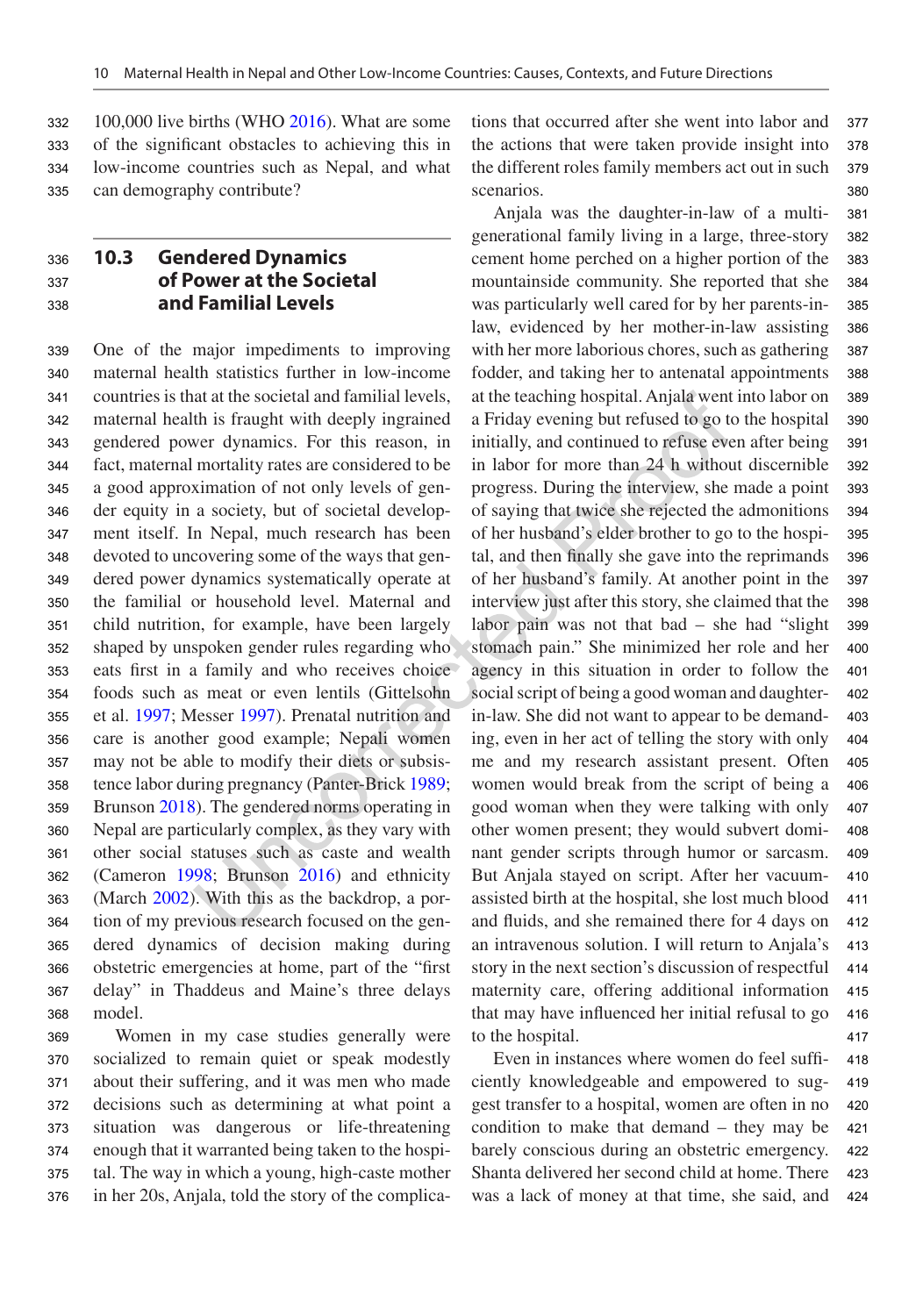since she started to have labor pains around midnight, she thought, "Why give trouble to others in the night. I called to my mother-in-law just before she was born". She figured that there was no one to take her to the hospital in the middle of the night anyway, so why should she wake the other family members. The labor pain was not as bad as it was with her first birth, her son, and she gave birth "easily" to her daughter around five in the morning. Shanta said, 425 426 427 428 429 430 431 432 433 434

She was born easily, but the placenta did not fall easily. It did not come out for 2–3 h, so it became difficult to cut it. My daughter became so 'serious' and so did I. Different people were saying different things. Whom should I believe? I was 'serious' because of bleeding, I was in a dilemma… what to do? I fell unconscious for about twenty minutes. All the family members were weeping. They thought I was dying. 435 436 437 438 439 440 441 442 443

Shanta did not indicate how much time passed in this way, but she said that the family members called the village health worker. The midwife was able to pull out the placenta, but there was excessive bleeding. The village health worker recommended that she be taken to the hospital. Someone fetched a taxi, and they took her to the teaching hospital. She regained consciousness on the way to the hospital. 444 445 446 447 448 449 450 451 452

Shanta remarked that many women die when the placenta does not come out. Some old people, she reported, say that cow dung should be thrust in the mouth  $-$  others said hair  $-$  so that one would vomit. Some recommended using a small hoe, and Shanta winced in telling this, citing the possibility of tetanus. She had been trained as a volunteer village health worker, and she knew what should have been done in her situation according to a biomedical model – but she said she was unable to speak adequately at that time. 453 454 455 456 457 458 459 460 461 462 463

These two stories and other similar ones highlight the importance of male involvement in obstetric emergencies in this social context. Women are likely to be limited, for both social and physical reasons, in their ability to decide 464 465 466 467 468

and assert that their situation necessitates hospitalization during obstetric emergencies. Part of the breakdown in women giving birth with the assistance of a trained professional, and in women being hospitalized in a timely fashion during an obstetric emergency, may result from a combination of factors. Birth is considered a natural event that does not warrant much special attention. Older women told stories of giving birth alone during the night or on the way home from the fields. In the past, a female relative would help a woman during delivery. Birth was both the domain and responsibility of women. With the advent of hospital deliveries and availability of trained health professionals to assist with birth, obtaining such care began to involve the decision-making power and the initiative to act that was in the hands of the men in the family.4 But men have not been knowledgeable about birth in the past, and may not even be alerted that it is happening. 469 470 471 472 473 474 475 476 477 478 479 480 481 482 483 484 485 486 487 488 489

In a much different setting in Nepal, Mullany's research with couples delivering in the major public hospital in urban Kathmandu revealed that a key obstacle to Nepali husbands' involvement in antenatal care and deliveries was their lack of knowledge regarding women's maternal health, along with social stigma and shyness or embarrassment. Mullany concluded, "Appealing to men as 'responsible partners' whose help is needed to reach the endpoint of 'healthy families' may, for example, provide an effective approach for targeting men in the Nepal setting" (Mullany [2006:](#page-11-0)2808). Young men and health providers alike in her study stated that young men (in this setting) were ready to be more involved with maternal health, but they needed education and either the will to ignore the social stigma attached 490 491 492 493 494 495 496 497 498 499 500 501 502 503 504 505 506

<sup>4</sup>Carolyn Sargent made a similar point about the medicalization of birth among the Bariba of Benin: she took the argument a step further by concluding that women's reproductive choices were being limited by the encouragement of hospital-based births by handing control over obstetric care to men.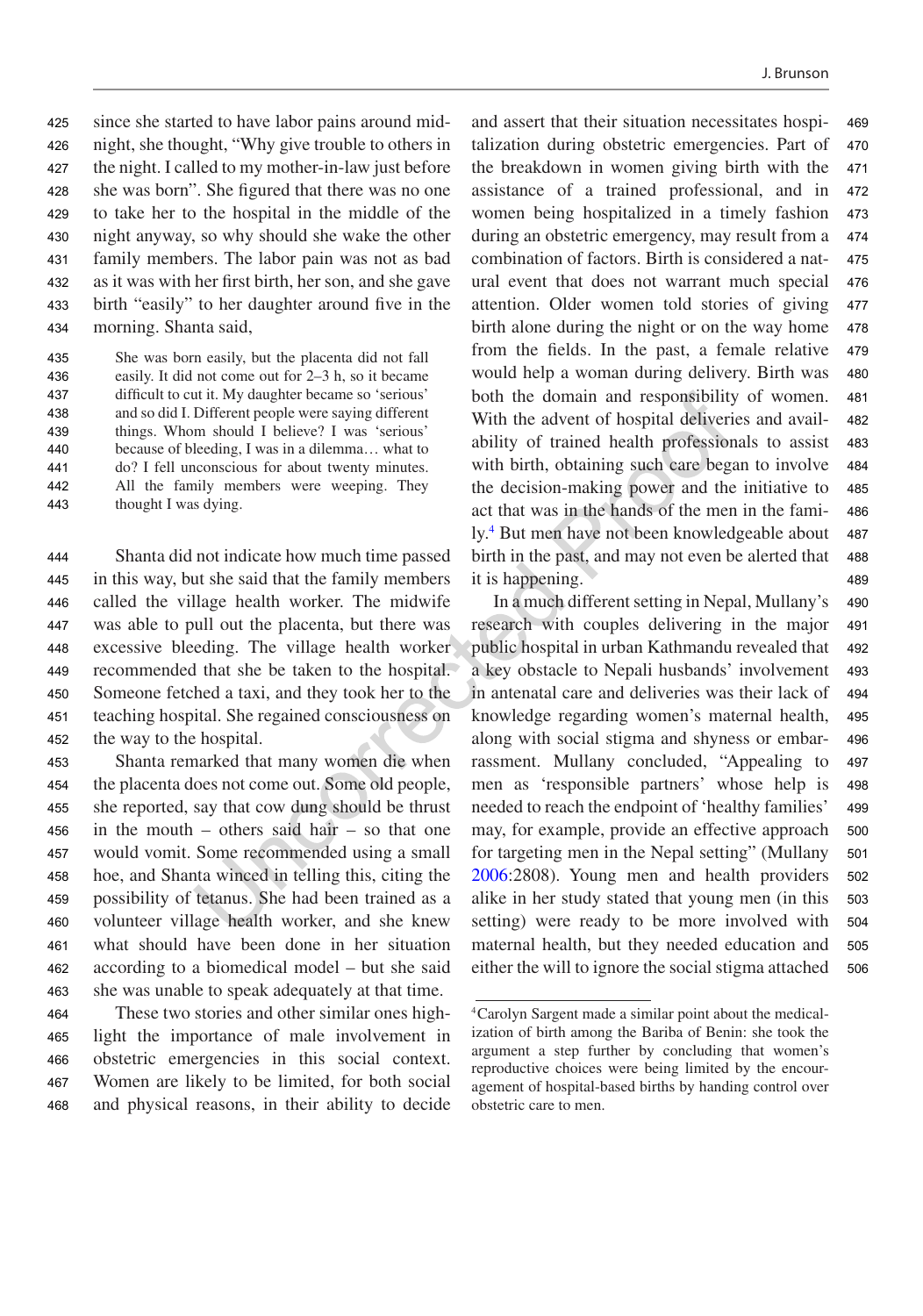to helping one's wife or programs aimed at changing such stigma. 507 508

#### **10.4 Respectful Maternity Care** 509

Another major impediment to improving maternal health statistics further in low-income countries is providing skilled assistance at birth and a referral system for obstetric emergencies without importing the harmful cultural artifacts of the history of gynecological practice in the United States. While many biomedical advances save women's lives during obstetric emergencies, through managing obstructed labor, hemorrhaging, eclampsia, and postpartum infection, the history of the medicalization of birth and the rise of obstetrics contains many troublesome chapters, including the professionalization of delivering normal births and the outlawing of midwifery, the use of iatrogenic medicinal and technological interventions in birth, and the failure to recognize the importance of the social or environmental aspects of a successful birth such as physical and emotional support for the laboring woman (Bell [2009](#page-10-0); Cheyney [2010](#page-11-0); Davis-Floyd et al. [2009](#page-11-0)). 510 511 512 513 514 515 516 517 518 519 520 521 522 523 524 525 526 527 528 529

One of the appeals of the referral system, and, as a result, the three delays model, is that it begins with the assumption that women will want or need to give birth at home or a nearby birthing center, the first level of maternity care in the referral system. This is an important starting point ideologically for scholars and practitioners critical of the medicalization of childbirth and the history of interventionist gynecology in the United States, but also pragmatically for lowincome countries where sufficient infrastructure and personnel do not exist for universal institutionalized birth. 530 531 532 533 534 535 536 537 538 539 540 541 542

Global health scholars recently coined catchy phrases to describe the two extremes of approaches to obstetric care that should be avoided: "too much too soon" (TMTS) and "too little too late" (TLTL). Too much too soon 543 544 545 546 547

describes the routine over-medicalization of normal pregnancy and birth. It includes the unnecessary use of non-evidence-based interventions, as well as the use of interventions that are life saving when used appropriately, but harmful when applied routinely or overused. As institutional births increase, TMTS causes harm and increases health costs unnecessarily, and often concentrates disrespect and abuse. Too little too late, on the other hand, describes maternal health care with inadequate resources, below evidence-based standards, or care withheld or unavailable until too late to help (Miller et al. [2016\)](#page-11-0). TLTL characterizes the situation in rural areas of low-income countries, while TMTS may characterize some women's experiences in an urban center of one of those same countries. 548 549 550 551 552 553 554 555 556 557 558 559 560 561 562 563 564

If one of the fundamental goals of global maternal health programs is for every birth to be attended by a skilled professional (de Bernis et al. [2003\)](#page-11-0), whether at home or in an institution, then the relations between that skilled professional and the birthing woman are of utmost importance. In recent years a surge in interest in respectful maternity care has been building, drawing increasing attention to the treatment of birthing women by practitioners. Anthropologists have documented how birthing women may be abused verbally or even physically in hospital settings (Dixon [2015;](#page-11-0) Smith-Oka [2012,](#page-11-0) [2015\)](#page-12-0), particularly when a large gap in social standing (due to gender, profession, wealth, education, or ethnicity) exists between practitioner and patient. These scholars reveal the deeper patterns of social inequality and violence that play out in hospital delivery rooms. 565 566 567 568 569 570 571 572 573 574 575 576 577 578 579 580 581 582 583

In Nepal's highly stratified society, service provider attitudes and behaviors have been reported to affect healthcare utilization by women, specifically issues such as patronage and negative attitudes (Clapham et al. [2008;](#page-11-0) Suvedi et al. [2009\)](#page-12-0). Women's perceptions of staff attitudes, along with the availability of equipment and drugs, were found to have an effect in Kaski, 584 585 586 587 588 589 590 591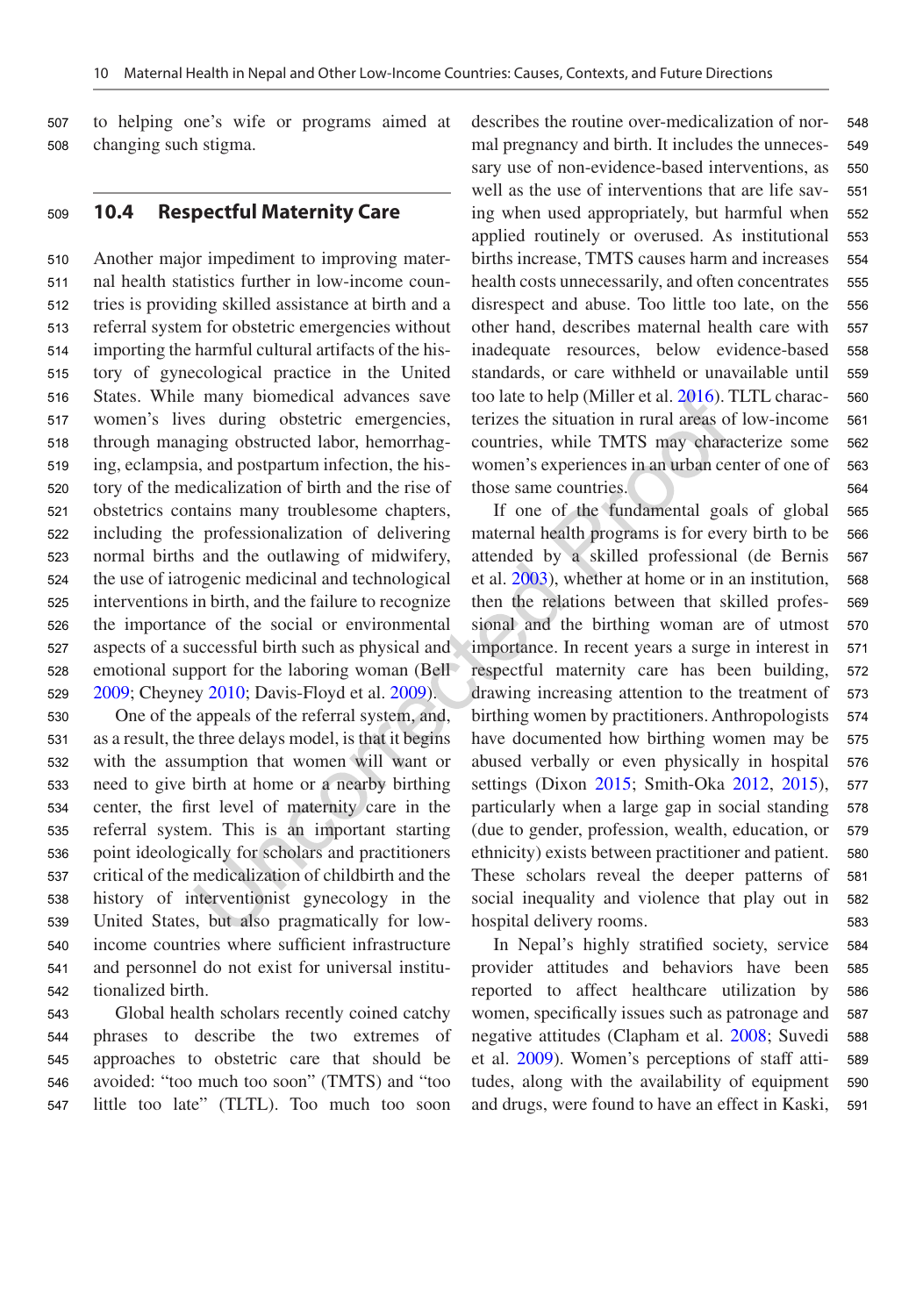┓

a district in the central hills of Nepal (Karkee et al. [2015](#page-11-0)). In that study, women bypassed their nearest birth centers because they perceived lower-level facilities to have limited equipment and competent staff to deal with birth complications. Over-crowding in hospitals is an ongoing problem due to such widespread perspectives. 592 593 594 595 596 597 598

While most women in my research did not speak poorly of the hospitals or treatment they received there, a couple of women had minor complaints about the long lines and wait time and the attitudes of the nurses or doctors. One woman's experience, however, was harrowing. Shanta gave birth to her eldest child, a son, at the teaching hospital. The nurses showed her son to her, but then later another nurse picked up her baby and handed him to another woman who also had given birth. Shanta had heard of such a thing happening before, and so she was worried and was keeping watch over her son despite feeling weak. She said, "A woman near my bed had given birth to a daughter. That woman was claiming my son, saying this child is mine. Of course, she was unaware of the switch. I got up and said, 'That is my baby.' I scolded that nurse. My son would have been exchanged if I had not taken care! That woman also could have taken my son because she already had four daughters." This near swapping of infants occurred after she had already experienced another mishap. She had needed stitches after giving birth, and the nurses who were working on her were students at the teaching hospital. She needed six stitches, but some of the stitches were so crooked that the senior nurse scolded the student nurses when she saw their work. She ordered them to repeat the process. After the senior nurse left, the student "stitched it her own way," according to Shanta, and it started to bleed. Such experiences, even if they are rare, do not build confidence in hospital deliveries amongst women or their families. 599 600 601 602 603 604 605 606 607 608 609 610 611 612 613 614 615 616 617 618 619 620 621 622 623 624 625 626 627 628 629 630 631 632

In Anjala's case described in the previous section, another potential reason for delaying going to the hospital also deserves consideration: Anjala might have wanted to avoid the hospital. She commented on how, during her antenatal appointments, the "nurses used to scold me and say, 'Why is such a small girl going to give birth 633 634 635 636 637 638 639

so early?'". Then she laughed, explaining that they must have thought that she was young, when in fact she was 22 at the time of her first birth, because she happened to be very petite and looked younger than her age. This (misguided) admonishment by the nurses hints at the possibility of mistreatment by hospital staff, however in this particular case she reported that her experiences at the hospitals were good. Anjala did not indicate that this was the reason she did not want to give birth in the hospital during her delayed labor described in the previous section; I simply suggest that such moralizing on the part of nurses might be part of the broader context of why one might want to avoid the hospital. 640 $\square$ 641 642 643 644 645 646 647 648 649 650 651 652 653 654

The final vignette that I wish to use to illustrate one of the challenges to further reducing maternal mortality ratios in low-income countries comes from an interview with an economically and socially vulnerable woman who had lost her home in the 2015 Nepal earthquakes. She had four young children, but her husband was typically not around. He came and went in irregular intervals, often gone for days at a time, and she did not seem to miss his presence since when he was there he was often violent. She was in late-stage pregnancy, by her best estimation, and was due any time. Looking around at her young children and her lack of other family members to assist her with the birth, I inquired whether she intended to utilize the health post birth center. She replied no, that one of the neighbor women might help if there was any trouble. Given my past experience of gathering stories of similar women in this community giving birth unassisted and alone (Brunson [2010\)](#page-10-0), it was hard for me to believe her more affluent neighbors would come to her aid in a timely fashion and be qualified to make decisions about her welfare. Her level of impoverishment and abandonment contrasted sharply to the significantly more comfortable lives of her neighbors. 655 656 657 658 659 660 661 662 663 664 665 666 667 668 669 670 671 672 673 674 675 676 677 678 679 680 681

The next day after interviewing her, I visited the new local health post a few kilometers down the mountainside from her home. The concrete building and paint still looked new, and the medical equipment was shiny. The nurses gave me a tour of the new facility, including an empty labor-682 683 684 685 686 687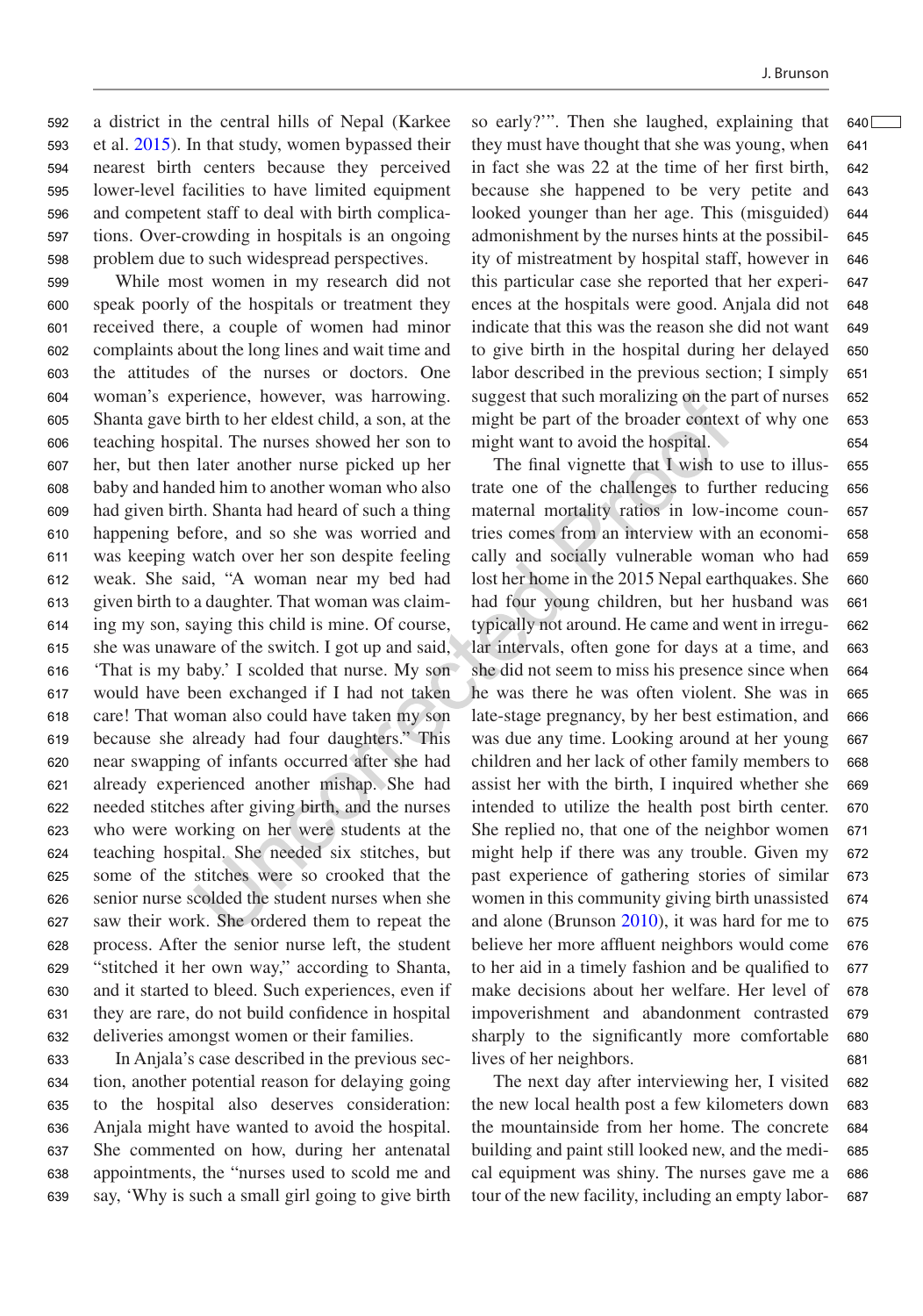ing room and delivery room. In the delivery room, center stage, was a hard table with stirrups attached to spindly metal mechanisms holding them at the ready. It was hard to imagine the woman being able to navigate such a setting without fear and discomfort when confronted by such an uninviting contraption and the unfamiliar expectations of the medical staff about how she ought to comport her body during birth. If she perished in childbirth at home, I doubt her death would be entered into any registry. Her poverty and her lack of support rendered her invisible. 688 689 690 691 692 693 694 695 696 697 698 699

**10.5 Considerations for the Future** 700 701

### **10.5.1 The Utility and Limitations of an Obstetric Transition Model** 702 703 704

The recent development of an obstetric transition model to explain the varying causes for maternal mortality at different "stages" is worth considering in relation to the themes I identified in this chapter as ongoing challenges to achieving improvements in maternal health. The obstetric transition model is a theoretical framework that attempts to explain gradual changes that countries experience as they eliminate what is labeled avoidable maternal mortality. The broad, worldwide pattern that the model documents includes the following: a shift from maternal deaths predominantly due direct obstetric causes to deaths due to indirect causes; from deaths due to communicable diseases to deaths caused by noncommunicable diseases; from a younger maternal population to an older one; and a decrease in maternal mortality ratio (MMR), along with an increase in institutionalized maternity care, and eventually over-medicalization (Souza et al. [2014](#page-12-0)). 705 706 707 708 709 710 711 712 713 714 715 716 717 718 719 720 721 722 723 724 725

There are five stages in the model, ranging from stage 1 in which the MMR is greater than 1000 and women do not receive professional obstetric care, to stage 5 in which the MMR is 726 727 728 729

less than 5 and indirect obstetric causes associated with chronic-degenerative diseases are the main obstacles. In stage 5, one of the main challenges is managing vulnerable populations. Nepal fits in stage 3 of the model, which is characterized as follows: 730 731 732 733 734 735

Stage 3 (MMR: 299–50 maternal death/100,000 live births): Fertility is variable and direct causes of mortality still predominate. This is a complex stage, because access continues to be an issue for a large part of the population. However, since a high proportion of pregnant women arrive at health services, quality of care is one of the main determinants of health outcomes, particularly related to overburdened health services. Primary prevention, as well as secondary and tertiary prevention, is fundamental to improve maternal health outcomes in this stage. In other words, the quality of care, skilled childbirth care and adequate management of complications are essential for the reduction in maternal mortality. (Souza et al. [2014](#page-12-0)) 736 737 738 739 740 741 742 743 744 745 746 747 748 749 750

In the next stage, stage 4, an aspect that emerges is the increasing role of medicalization as a *threat* to the quality and improvement of health outcomes. This is what I argue is on the horizon for women in Nepal, but I am optimistic that countries like Nepal can learn from the mistakes of over-medicalization in mid- and highincome countries and health practitioners can actively work to avoid this. 751 752 753 754 755 756 757 758 759

The strength of the obstetric transition model is that it clearly differentiates and demarcates what the burden of disease is likely to be at the national level in various countries around the globe. It serves as an excellent reminder that the causes and contexts of maternal health differ dramatically depending on whether one is considering a lowincome country or a high-income one. The limitations and drawbacks of such a model are the ways in which it obscures the variation that one would find within a single nation such as Nepal, in which the urban elite have much better access to high quality care during pregnancy and birth (not to mention nutritious food, clean water, etc.), while the rural poor may have to travel hours by foot to reach the nearest low-level birthing center. Such a model, then, has the potential to erase the effects of abject poverty and the inequitable distribution 760 761 762 763 764 765 766 767 768 769 770 771 772 773 774 775 776 777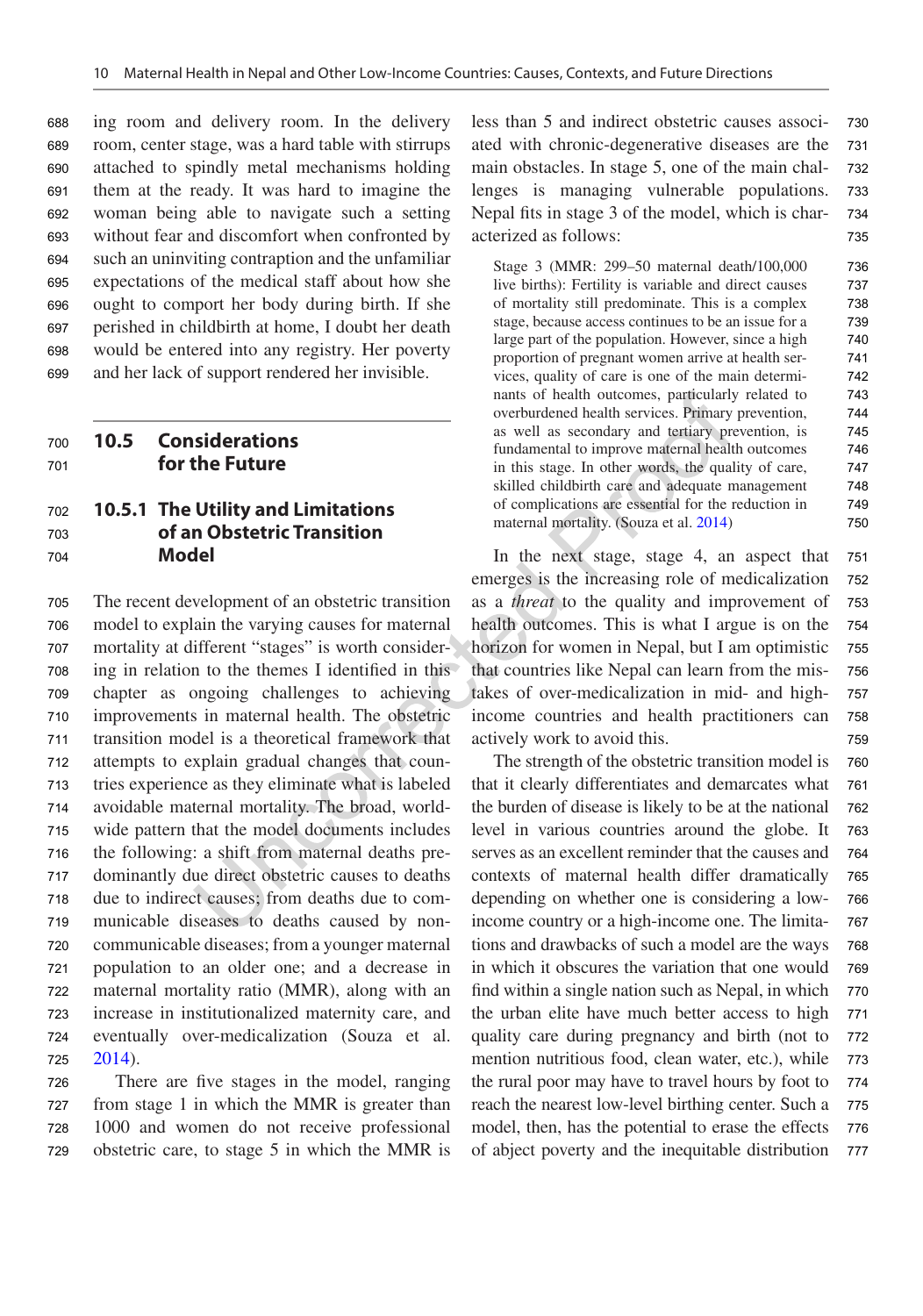of resources within a society on women's lives. Pockets of society in the United States, for example, still experience the same causes of maternal mortality that predominate in a low-income country. Instead of smoothing over such pockets of vulnerable populations in order to focus on the greater national-level trends, those pockets need to be discovered and targeted. By placing all nations onto a single, linear model, according to stage of development, the obstetric transition model repeats some of the mistakes of the demographic transition model. It flattens the contours of social life that shape maternal health outcomes, and it is tinged with the assumptions of modernization theory. There is much to learn from the model, however, and its utility should be exploited while, at the same time, disallowing it to become yet another totalizing and monolithic model of population or health transitions. 778 779 780 781 782 783 784 785 786 787 788 789 790 791 792 793 794 795 796

#### **10.5.2 A Manifesto for Maternal Health Post-2015** 797 798

The manifesto for maternal health (Langer et al. [2013](#page-11-0)) created at the Global Maternal Health Conference in Arusha aspired to look ahead to the post-MDG world, post 2015, and identify the critical areas for continued efforts to improve global maternal health. Its list of goals includes the themes I identified in this chapter. Point 4, for example, highlights the importance of gender disparities and poverty in determining the care that women receive. Point 7 of the manifesto states that respectful maternity care for all women is an ethical imperative. And point 6 echoes my conclusion about the pregnant woman who did not want antenatal care or to deliver her child at the local health post. It reads, 799 800 801 802 803 804 805 806 807 808 809 810 811 812 813

A much greater emphasis must be put on reaching the unseen women who are socially excluded because of culture, geography, education, disabilities, and other driving forces of invisibility. If we are serious about redressing gender and access 814 815 816 817 818

| inequities, we have to ask fundamental and    | 819 |
|-----------------------------------------------|-----|
| difficult questions about the nature of our   | 820 |
| societies and the value, or sometimes lack of | 821 |
| value, we ascribe to individuals, especially  | 822 |
| women, in those societies.                    | 823 |

In addition, one of the points in the manifesto clearly identifies a need that could be filled by the expertise, skills, and methods of demographers. Point 10 states, 824 825 826 827

A critical gap that threatens the future health of women and mothers is the catastrophic failure to have reliable information on maternal deaths and health outcomes within and across countries. This gap in measurement, information, and accountability must be a priority now and post-2015. 828 829 830 831 832 833

### **10.6 Conclusion**

834

As concerns over a global population explosion wane among policy makers, funding agencies, and demographers alike, the tremendous amount of effort devoted to research on fertility – at least in terms of limiting fertility  $-$  can ease. This opens up space for demographic research to focus not merely on gender and population increase or decrease, but gender and the conditions of reproduction. Just as in studies of gender and migration, demographers are not only interested in the sum of who is moving, they are interested in the quality of life of those individuals, the challenges they face, and the challenges that governments face in hosting them. Demographers in a discipline that has traditionally been focused on fertility rates now have the latitude to expand their expertise to other aspects of fertility, including maternal and infant health. This is not to say that demographers have not played a critical role in researching and contributing to such issues prior to this point; indeed, many have. Rather, I argue that topics such as maternal health no longer need to be located on the periphery of demography's concerns and priorities. Demography has the ability (methodologically and analytically) 835 836 837 838 839 840 841 842 843 844 845 846 847 848 849 850 851 852 853 854 855 856 857 858 859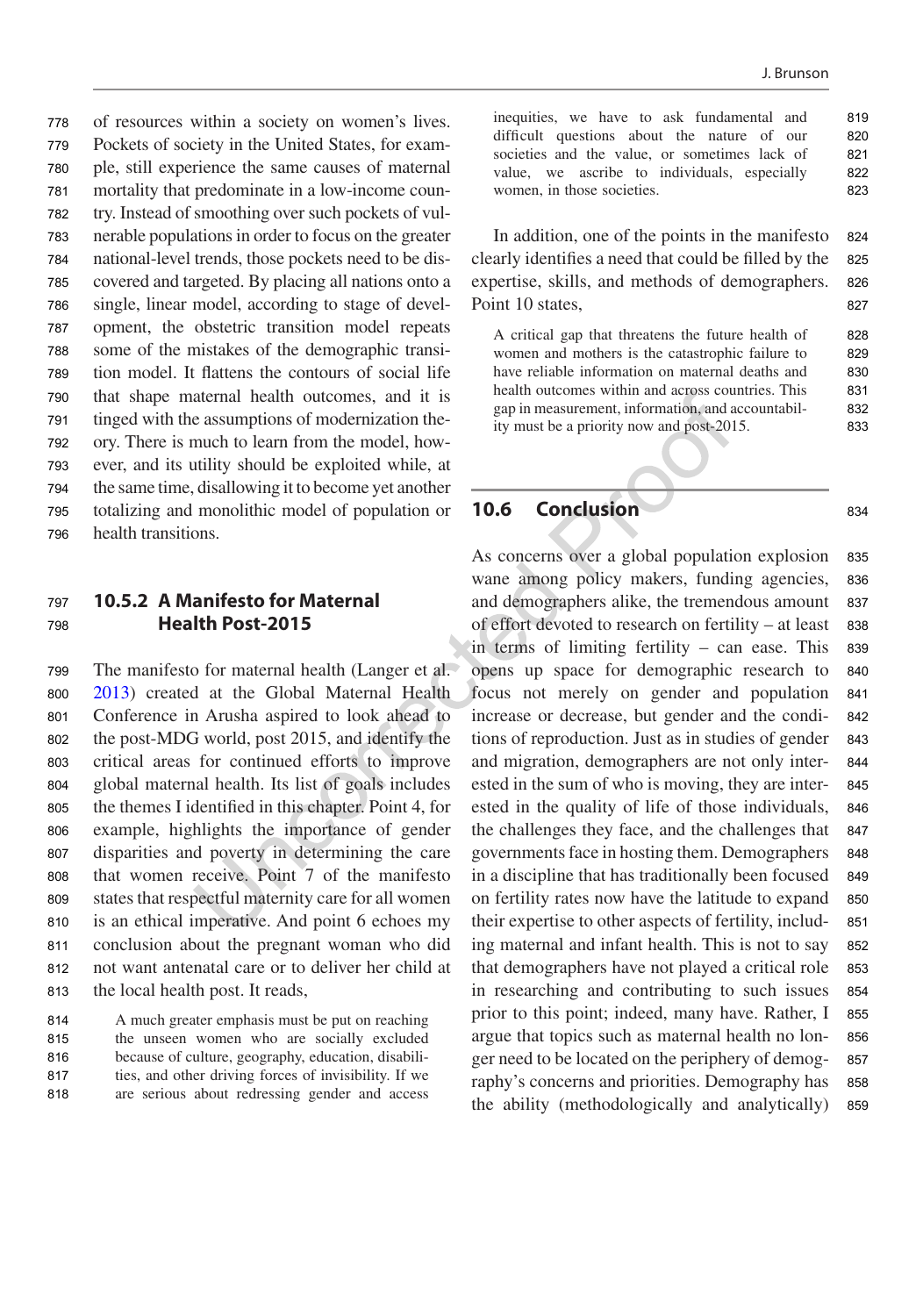<span id="page-10-0"></span>and the expertise to reveal at the population level who suffers and who does not in matters of reproduction, and to theorize why. Future scholarship can focus on the importance of health and educated individuals for strengthening economies and communities, rather than being consumed by the drive to lower fertility rates. Instead of convincing low-income countries that the future of their economic health is tied to curbing population growth, perhaps a new proclamation for governments can be that the health and education of men and women is necessary for the future health of communities and economic growth. 860 861 862 863 864 865 866 867 868 869 870 871 872

Instead of making women count primarily through calculations of fertility rates and maternal mortality rates, the scope of demographic inquiry can be widened to include a better balance of research on topics such as antenatal and postnatal health. Maternal deaths, for example, typically estimated by dividing by the number of live births to create a ratio that can be compared across varying population sizes, has been used as the standard global health indicator for measuring maternal health. There is some irony to the use of this metric to measure maternal health; it is as if not dying because of childbirth indicates satisfactory maternal health. This indicator cannot capture the morbidity of women who do not die, but who may experience severe morbidity and loss of productivity instead. Overcoming the shortcomings of this indicator requires a shift in focus from maternal mortality to maternal morbidity, the major and minor health problems women endure as a result of pregnancy and childbirth (Brunson 2018). Recently leaders in the field of maternal health in developing countries have made an additional argument for this shift in focus to morbidity, based in the logic that as global maternal mortality declines, or as the perceived crisis of women dying in childbirth subsides, resources and energy can be directed toward "health, productivity, and dignity" (Langer et al. [2013](#page-11-0)) instead of a triage approach. And with respect to fertility, Marcia Inhorn and others have issued similar calls for studies of 8765 873 874 875 877 878 879 880 881 882 883 884 885 886 887 888 889 890 891 892 893 894 895 896 897 898 899 900 901 902 903 904

infertility in low-income countries (Inhorn and Van Balen [2002](#page-11-0); also see Wilson [2014](#page-12-0) for the United States), a topic that historically had been ignored in stark contrast to the abundance of research on contraceptive uptake and limiting fertility. 905 906 907 908 909 910

In this way, demography need not reinvent the wheel. Some scholars have been researching these issues in the global South for decades but on a different scale, conducting community studies or household studies. Scholars in global health and anthropology are already calling for these shifts and laying the groundwork at the edges of demography, engaging in innovative work on metrics, for example (Adams 2016; Adams et al. 2015). I hope that demographers will join us in those fertile interdisciplinary interstices. 911 912 913 914 915 916 917 918 919 920 921

### **References**

Adams, V. (Ed.). (2016). *Metrics: What counts in global health*. Durham: Duke University Press. 923 924

922

- Adams, V., Craig, S. R., & Samen, A. (2015). Alternative accounting in maternal and infant global health. *Global Public Health, 11*(3), 276–294. [https://doi.org/](https://doi.org/10.1080/17441692.2015.1021364) [10.1080/17441692.2015.1021364.](https://doi.org/10.1080/17441692.2015.1021364) 925 926 927 928
- Alkema, L., Chou, D., Hogan, D., Zhang, S., Moller, A.-B., Gemmill, A.,… Say, L. (2015). Global, regional, and national levels and trends in maternal mortality between 1990 and 2015, with scenariobased projections to 2030: A systematic analysis by the UN maternal mortality estimation inter-agency group. *The Lancet, 387*(10017), 462–474. doi:[https://](https://doi.org/10.1016/S0140-6736(15)00838-7) [doi.org/10.1016/S0140-6736\(15\)00838-7.](https://doi.org/10.1016/S0140-6736(15)00838-7) 929 930 931 932 933 934 935 936
- Bell, S. (2009). *DES daughters: Embodied knowledge and the transformation of women's health politics.* Philadelphia: Temple University Press. 937 938 939
- Biehl, J. (2007). *Will to live: AIDS therapies and the politics of survival*. Princeton: Princeton University Press. 940 941
- Brunson, J. (2010). Confronting maternal mortality, controlling birth in Nepal: The gendered politics of receiving biomedical care at birth. *Social Science and Medicine, 71*(10), 1719–1727. 942 943 944 945
- Brunson, J. (2016). *Planning families in Nepal: Global and local projects of reproduction*. New Brunswick: Rutgers University Press. 946 947 948
- Brunson, J. (2018). *Concealed pregnancies and protected postpartum periods: Critical junctures in promoting maternal health in Nepal*. Manuscript submitted for publication. 949 950 951 952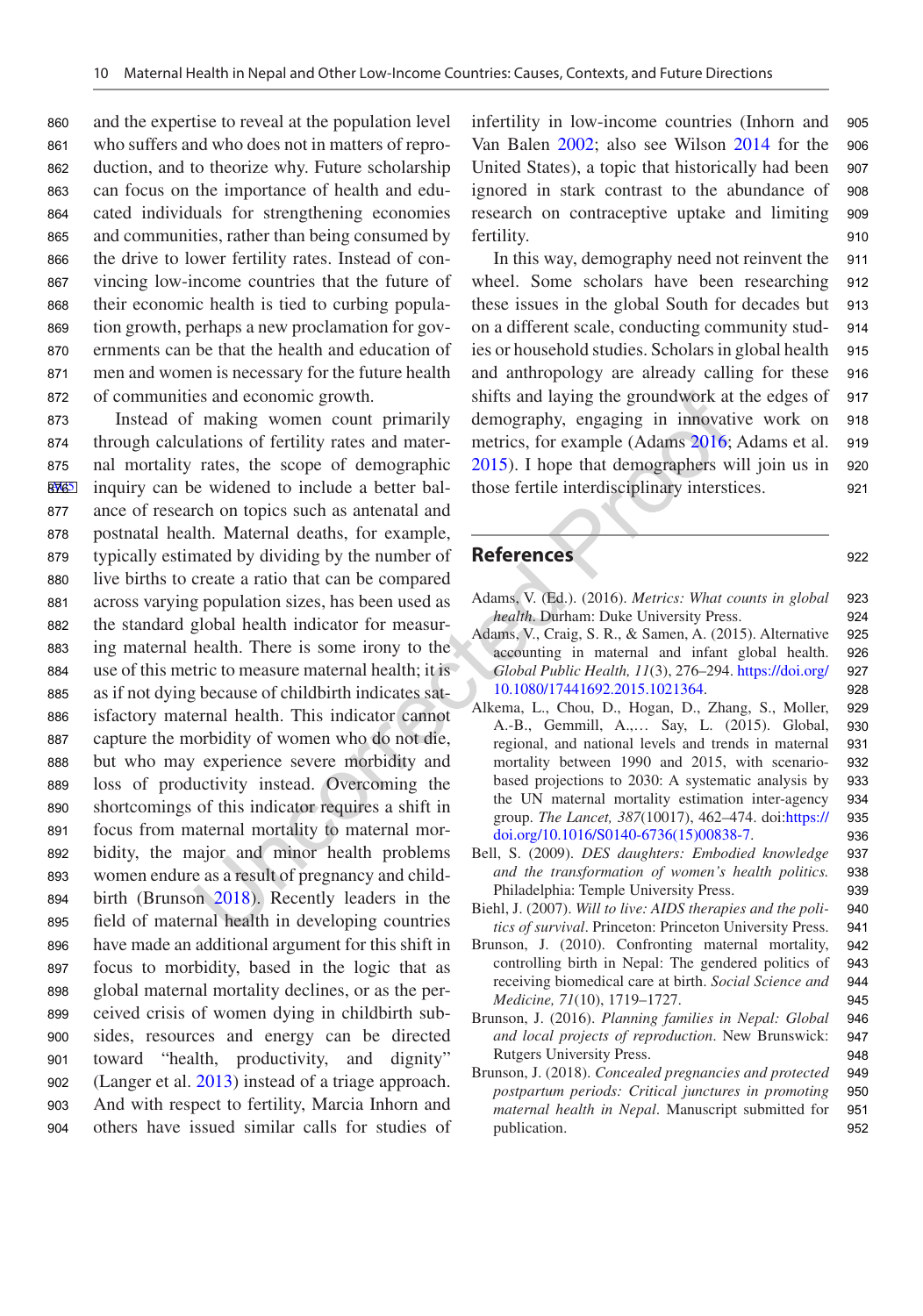1014

1067

- <span id="page-11-0"></span>Cameron, M. M. (1998). *On the edge of the auspicious: Gender and caste in Nepal*. Chicago: University of Illinois Press. 953 954 955
- Cheyney, M. (2010). *Born at home: The biological, cultural, and political dimensions of maternity care in the United States*. Belmont: Wadsworth. 956 957 958
- Clapham, S., Pokharel, D., Bird, C., & Basnett, I. (2008). Addressing the attitudes of service providers: Increasing access to professional midwifery care in Nepal. *Tropical Doctor, 38*(4), 197–201. [https://doi.](https://doi.org/10.1258/td.2008.070291) [org/10.1258/td.2008.070291.](https://doi.org/10.1258/td.2008.070291) 959 960 961 962 963
- Davis-Floyd, R., Barclay, L., Tritten, J., & Daviss, B.-A. (2009). *Birth models that work*. Berkeley: University of California Press. 964 965 966
- de Bernis, L., Sherratt, D. R., AbouZahr, C., & Van Lerberghe, W. (2003). Skilled attendants for pregnancy, childbirth and postnatal care. *British Medical Bulletin, 67*, 39–57. 967 968 969 970
- Dixon, L. Z. (2015). Obstetrics in a time of violence: Mexican midwives critique routine hospital practices. *Medical Anthropology Quarterly, 29*(4), 437–454. <https://doi.org/10.1111/maq.12174>. 971 972 973 974
- Firoz, T., Ateka-Barrutia, O., Rojas-Suarez, J. A., Wijeyaratne, C., Castillo, E., Lombaard, H., & Magee, L. A. (2015). Global obstetric medicine: Collaborating towards global progress in maternal health. *Obstetric Medicine, 8*(3), 138–145. [https://doi.org/10.1177/175](https://doi.org/10.1177/1753495X15595308) [3495X15595308](https://doi.org/10.1177/1753495X15595308). 975 976 977 978 979 980
- Gittelsohn, J., Thapa, M., & Landman, L. T. (1997). Cultural factors, caloric intake and micronutrient sufficiency in rural Nepali households. *Social Science & Medicine, 44*(11), 1739–1749. [https://doi.org/10.1016/](https://doi.org/10.1016/S0277-9536(96)00375-9) [S0277-9536\(96\)00375-9](https://doi.org/10.1016/S0277-9536(96)00375-9). 981 982 983 984 985
- Hussein, J., & Clapham, S. (2005). Message in a bottle: Sinking in a sea of safe motherhood concepts. *Health Policy, 73*(3), 294–302. [https://doi.org/10.1016/j.](https://doi.org/10.1016/j.healthpol.2004.11.021) [healthpol.2004.11.021](https://doi.org/10.1016/j.healthpol.2004.11.021). 986 987 988 989
- Hussein, J., Bell, J., Dar Iang, M., Mesko, N., Amery, J., & Graham, W. (2011). An appraisal of the maternal mortality decline in Nepal. *PLoS One, 6*(5), e19898. [https://doi.org/10.1371/journal.pone.0019898.](https://doi.org/10.1371/journal.pone.0019898) 990 991 992 993
- Hussein, J., Kanguru, L., Astin, M., & Munjanja, S. (2012). The effectiveness of emergency obstetric referral interventions in developing country settings: A systematic review. *PLoS Medicine, 9*(7), e1001264. <https://doi.org/10.1371/journal.pmed.1001264>. 994 995 996 997 998
- Inhorn, M., & Van Balen, F. (2002). *Infertility around the globe: New thinking on childlessness, gender, and reproductive technologies*. Berkeley: University of California Press. 999 1000 1001 1002
- Justice, J. (1989). *Policies, plans, and people*. Berkeley: University of California Press. 1003 1004
- Karkee, R., Lee, A. H., & Binns, C. W. (2015). Bypassing birth centres for childbirth: An analysis of data from a community-based prospective cohort study in Nepal. *Health Policy and Planning, 30*(1), 1–7. [https://doi.](https://doi.org/10.1093/heapol/czt090) [org/10.1093/heapol/czt090](https://doi.org/10.1093/heapol/czt090). 1005 1006 1007 1008 1009
- Kertzer, D. I., & Fricke, T. (1997). Toward an anthropological demography. In D. I. Kertzer & T. Fricke 1010 1011

(Eds.), *Anthropological demography* (pp. 1–35). Chicago: University of Chicago Press. 1012 1013

- Langer, A., Horton, R., & Chalamilla, G. (2013). A manifesto for maternal health post-2015. *The Lancet, 381*(9867), 601–602. [https://doi.org/10.1016/](https://doi.org/10.1016/S0140-6736(13)60259-7) [S0140-6736\(13\)60259-7.](https://doi.org/10.1016/S0140-6736(13)60259-7) 1015 1016
- March, K. (2002). *"If each comes halfway": Meeting tamang women in Nepal*. Ithaca: Cornell University Press.
- Messer, E. (1997). Intra-household allocation of food and health care: Current findings and understandings—Introduction. *Social Science & Medicine, 44*(11), 1675–1684. [https://doi.org/10.1016/](https://doi.org/10.1016/S0277-9536(96)00370-X) [S0277-9536\(96\)00370-X.](https://doi.org/10.1016/S0277-9536(96)00370-X) 1021 1022 1023 1024 1025
- Miller, S., Abalos, E., Chamillard, M., Ciapponi, A., Colaci, D., Comandé, D.,… Althabe, F. (2016). Beyond too little, too late and too much, too soon: A pathway towards evidence-based, respectful maternity care worldwide. *The Lancet, 388*(10056), 2176–2192. doi[:https://doi.org/10.1016/S0140-6736\(16\)31472-6](https://doi.org/10.1016/S0140-6736(16)31472-6). 1026 1027 1028 1029 1030 1031
- Ministry of Health MOH/Nepal, New ERA/Nepal, & ICF. (2017). Nepal demographic and health survey 2016. Retrieved from Kathmandu, Nepal: [http://](http://dhsprogram.com/pubs/pdf/FR336/FR336.pdf) [dhsprogram.com/pubs/pdf/FR336/FR336.pdf.](http://dhsprogram.com/pubs/pdf/FR336/FR336.pdf) 1032 1033 1034 1035
- Mullany, B. C. (2006). Barriers to and attitudes towards promoting husbands' involvement in maternal health in Katmandu, Nepal. *Social Science & Medicine, 62*(11), 2798–2809.
- Panter-Brick, C. (1989). Motherhood and subsistence work: The Tamang of rural Nepal. *Human Ecology, 17*(2), 205–228.
- Rath, A. D., Basnett, I., Cole, M., Subedi, H. N., Thomas, D., & Murray, S. F. (2007). Improving emergency obstetric care in a context of very high maternal mortality: The Nepal safer motherhood project 1997– 2004. *Reproductive Health Matters, 15*(30), 72–80. 1043 1044 1045 1046
- Raynes-Greenow, C. (2017). Gaps and challenges underpinning the first analysis of global coverage of early antenatal care. *The Lancet Global Health, 5*(10), e949–e950. doi[:https://doi.org/10.1016/](https://doi.org/10.1016/S2214-109X(17)30346-7) [S2214-109X\(17\)30346-7.](https://doi.org/10.1016/S2214-109X(17)30346-7)
- Riley, N., & McCarthy, J. (2003). *Demography in the age of the postmodern*. Cambridge: Cambridge University Press.
- Rosenfield, A., & Maine, D. (1985). Maternal mortality A neglected tragedy: Where is the M in MCH? *The Lancet, 326*(8446), 83–85. [https://doi.org/10.1016/](https://doi.org/10.1016/S0140-6736(85)90188-6) [S0140-6736\(85\)90188-6.](https://doi.org/10.1016/S0140-6736(85)90188-6)
- Rosenfield, A., Min, C. J., & Freedman, L. P. (2007). Making motherhood safe in developing countries. *New England Journal of Medicine, 356*(14), 1395– 1397.<https://doi.org/10.1056/NEJMp078026>.
- Scheper-Hughes, N. (1997). Demography without numbers. In D. I. Kertzer & T. Fricke (Eds.), *Anthropological demography*. Chicago: University of Chicago Press. 1066
- Smith-Oka, V. (2012). Bodies of risk: Constructing motherhood in a Mexican Public Hospital. *Social Science and Medicine, 75*(12), 2275–2282. 1068 1069 1070